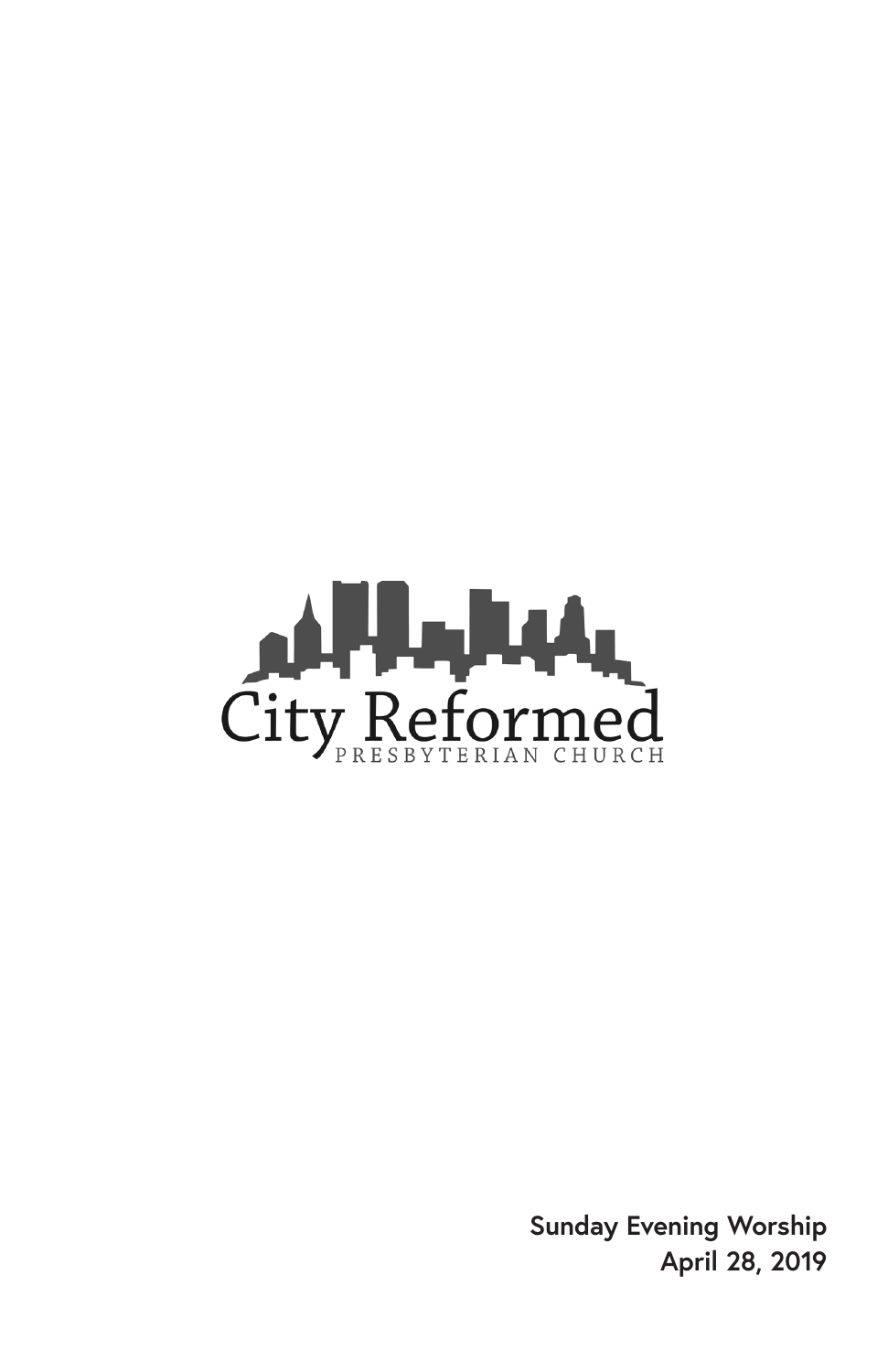## **Welcome to City Reformed Presbyterian Church**

We are glad to have you join us for worship today. Please feel free to stick around after the service and ask questions about who we are and what we do! If you would like more information, please refer to our print newsletter, *City This Month,* or visit our website: **cityreformed.org**.

#### **Reflections**

We are living in a culture entirely hypnotized by the illusion of time, in which the so-called present moment is felt as nothing but an infinitesimal hairline between an all-powerfully causative past and an absorbingly important future. We have no present.

- Alan Wilson Watts

It's being here now that's important. There's no past and there's no future. Time is a very misleading thing. All there is ever, is the now.

- George Harrison

## **About Us**

#### **Sunday Morning Worship Service**

10:15AM Twentieth Century Club 4201 Bigelow Blvd. Pittsburgh, PA 15213 (Oakland)

#### **Sunday Evening Worship Service**

6:30PM 3929 Coleman St. Pittsburgh, PA 15207 (Greenfield) **Church Office** (Open Tues - Fri)

3929 Coleman St. Pittsburgh, PA 15207 t: 412-720-7014 e: office@cityreformed.org w: cityreformed.org

#### **Donations**

#### Online: **cityreformed.org/give**

Mail: to the Church Office address above "Attn: Allison" (please make checks payable to City Reformed Presbyterian Church)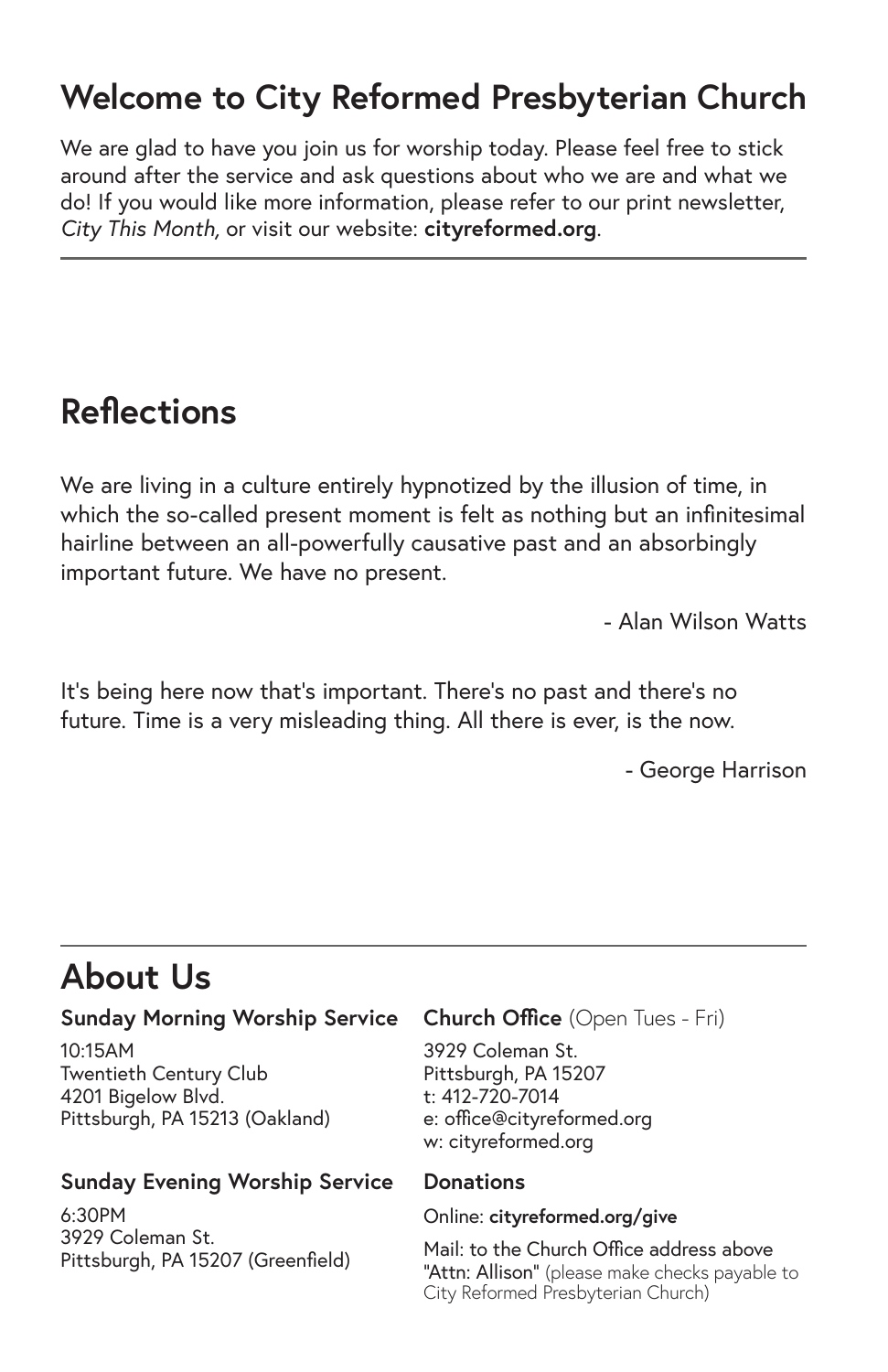# **Worship Service**

**City Reformed Presbyterian Church** Sunday Evening Worship – April 28, 2019 Presider: Reverend Joseph Bianco

#### **Call to Worship: Psalm 24:1-6**

*Please stand for the call to worship if you are able.*

- Leader The earth is the Lorp's and the fullness thereof, the world and those who dwell therein,
- **People For he has founded it upon the seas and established it upon the rivers.**
- Leader Who shall ascend the hill of the LORD? And who shall stand in his holy place?
- **People He who has clean hands and a pure heart, who does not lift up his soul to what is false and does not swear deceitfully.**
- Leader He will receive blessing from the Lorp and righteousness from the God of his salvation.
- **People Such is the generation of those who seek him, who seek the face of the God of Jacob.**

# **Prayer of Invocation**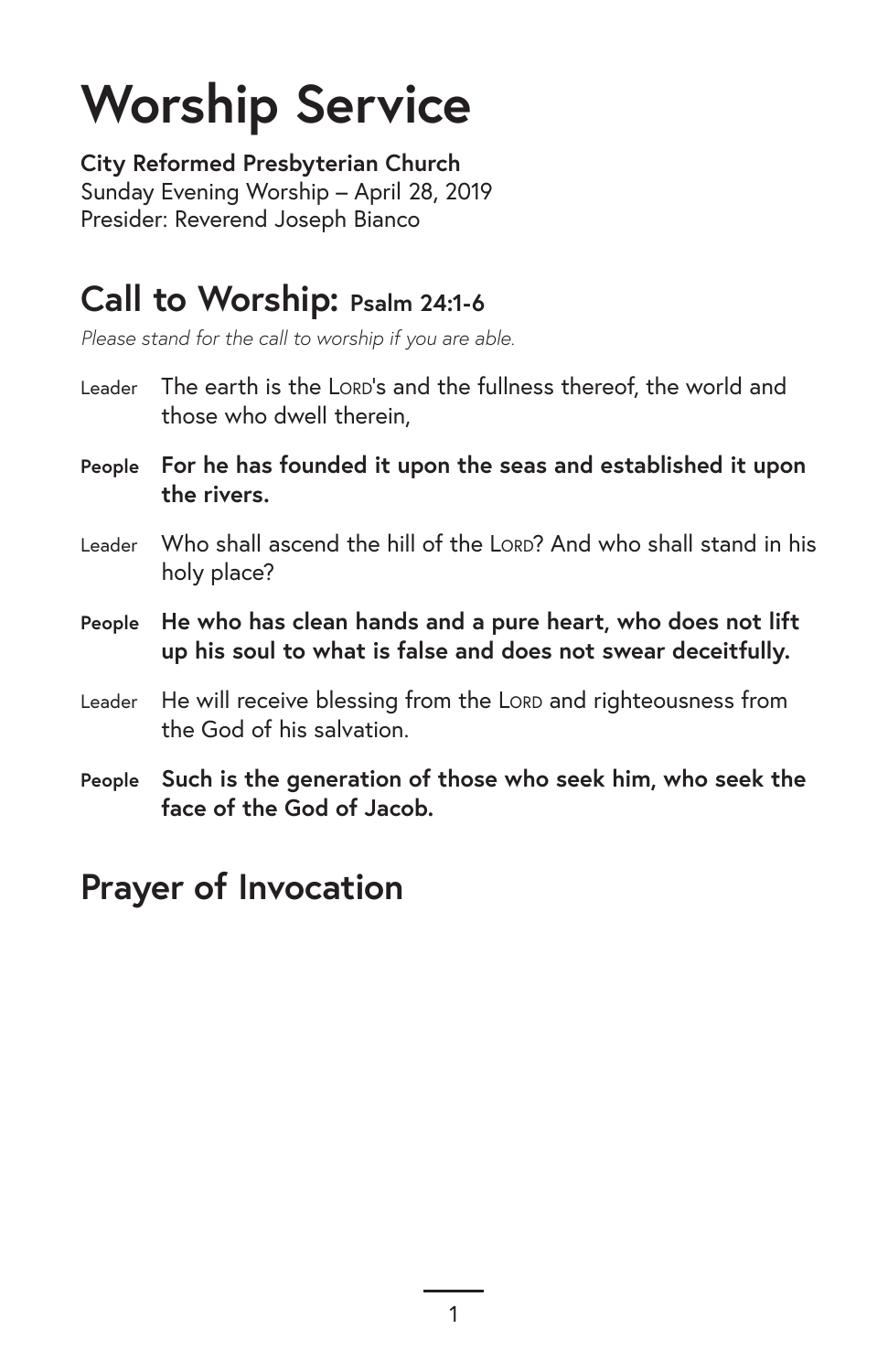#### **Praise to the Lord the Almighty**

*(Words: Joachim Neander 1680; Translator: Catherine Winkworth 1863; Music: Anonymous 1665)*

Praise to the Lord, The Almighty, the King of creation! O my soul, praise Him for He is thy health and salvation!

> *All ye who hear, Now to His temple draw near; Praise Him in glad adoration.*

Praise to the Lord, Who o'er all things so wondrously reigneth, Shelters thee under His wings, Yea, so gently sustaineth!

*Hast thou not seen How all your longings have been Granted in what He ordaineth?*

Praise to the Lord, Who doth prosper thy work and defend thee. Surely His goodness and Mercy here daily attend thee.

*Ponder anew What the Almighty can do If with His love He befriend thee.*

Praise to the Lord, O let all that is in me adore Him! All that hath life and breath, Come now with praises before Him.

> *Let the Amen Sound from His people again, Gladly for aye we adore Him.*

#### **Scripture Reading: Luke 12:35-40**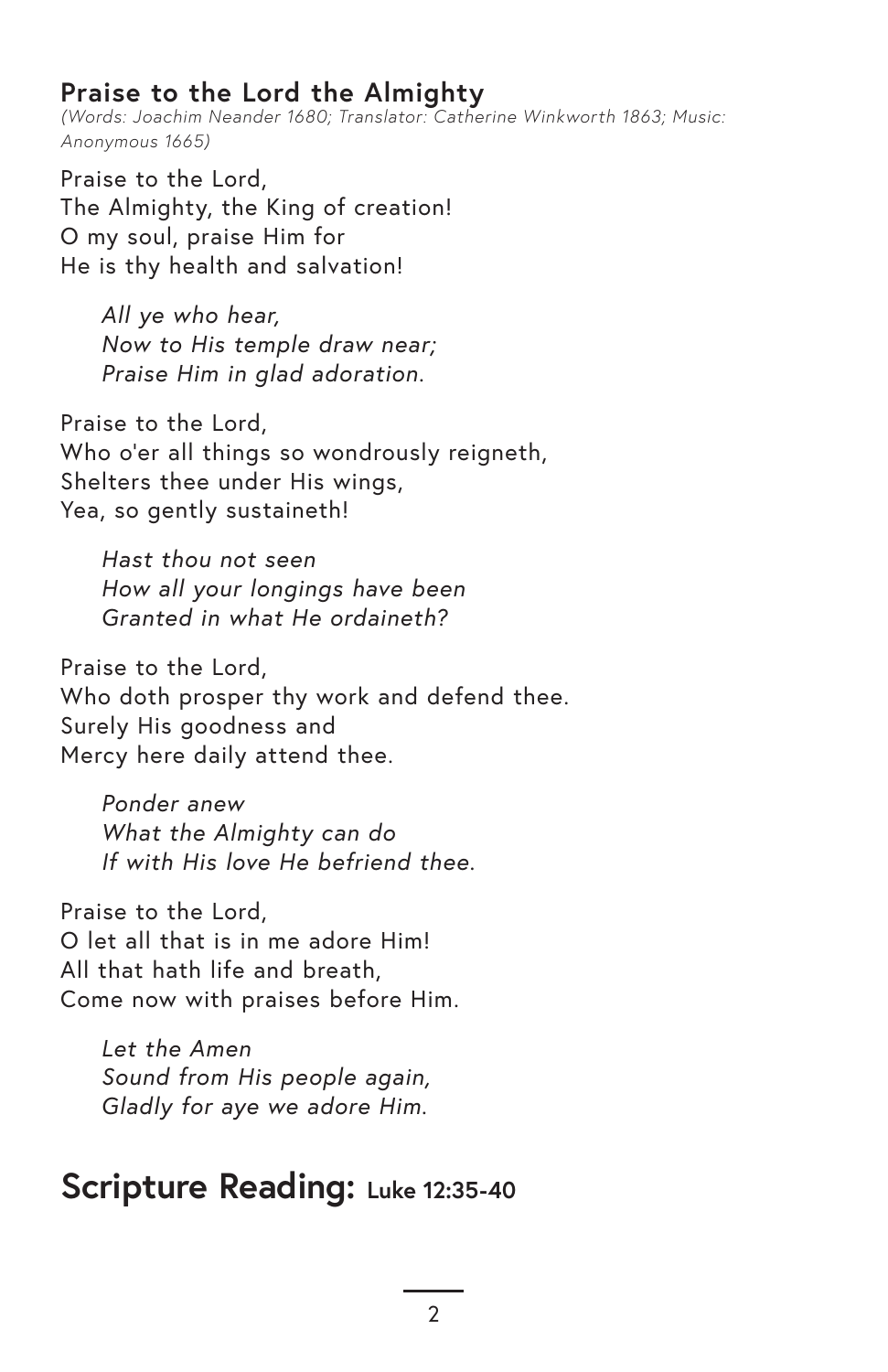#### **Oh Lord You're Beautiful**

*(Words & Music: Keith Green)*

Oh Lord You're beautiful Your face is all I seek And when Your eyes are on this child Your grace abounds to me

Oh Lord, You're merciful Your love is all we need And when Your love is with your church Forgiveness we receive.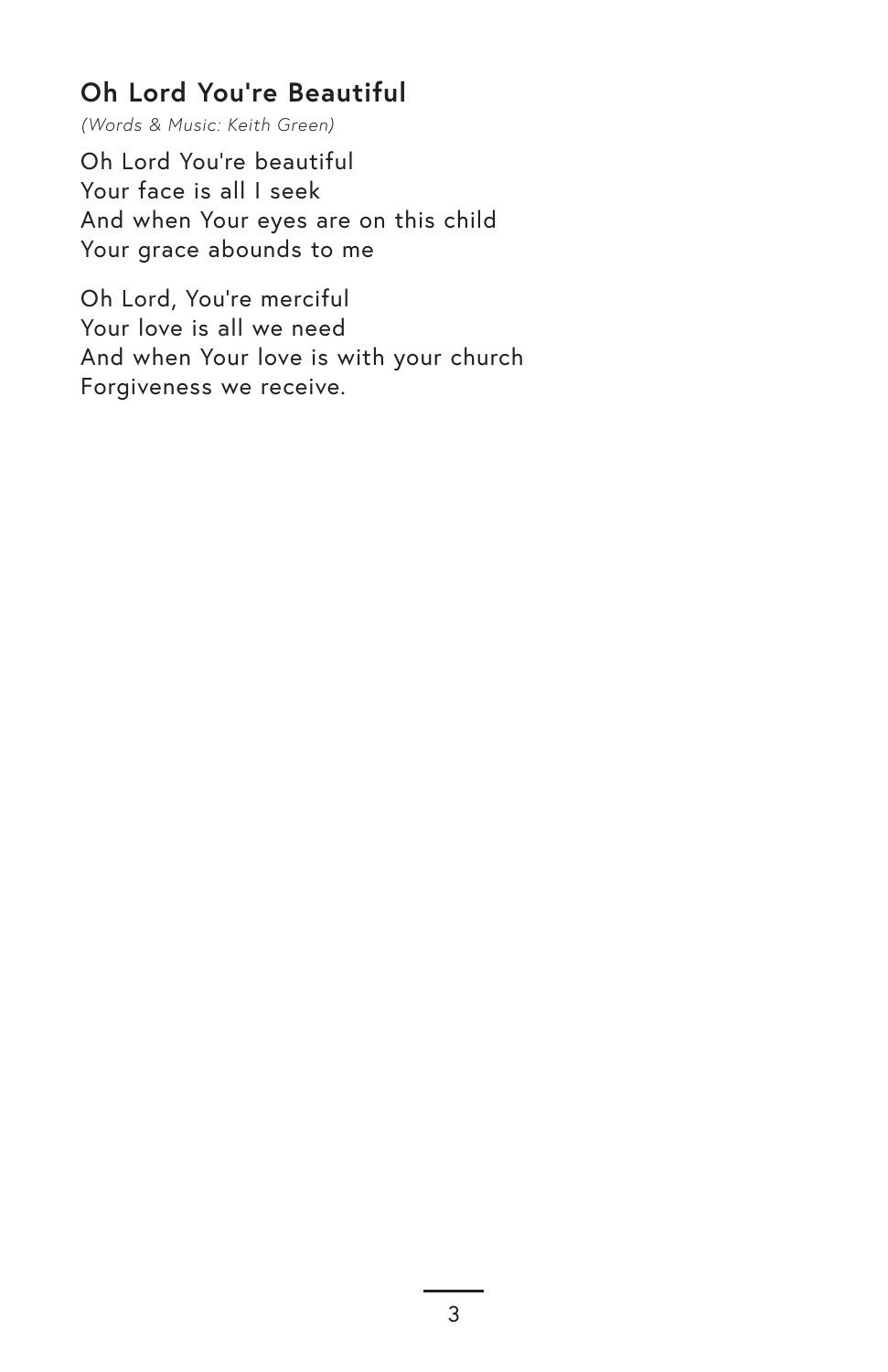## **Call to Confession: Ephesians 4:17, 20, 21b-24**

Now this I say and testify in the Lord, that you must no longer walk as the Gentiles do, in the futility of their minds... But that is not the way you learned Christ! ...as the truth is in Jesus, to put off your old self, which belongs to your former manner of life and is corrupt through deceitful desires, and to be renewed in the spirit of your minds, and to put on the new self, created after the likeness of God in true righteousness and holiness.

# **Prayer of Confession**

**Father, you have created us and redeemed us. You have carried us through the trials and difficulties of life. You promise to bring us to a glorious new world. Yet, our eyes are often clouded by immediate troubles and momentary disappointments. We quickly lose perspective and often find ourselves given to despair. Teach us to remember your past faithfulness. Forgive our self-centered focus, our complaining spirit and our impatience. Give us the vision to see our glorious future and strengthen our hope. Amen.**

# **Silent Confession**

#### **Assurance of Pardon: Ephesians 2:4-7**

But God, being rich in mercy, because of the great love with which he loved us, even when we were dead in our trespasses, made us alive together with Christ—by grace you have been saved—and raised us up with him and seated us with him in the heavenly places in Christ Jesus, so that in the coming ages he might show the immeasurable riches of his grace in kindness toward us in Christ Jesus.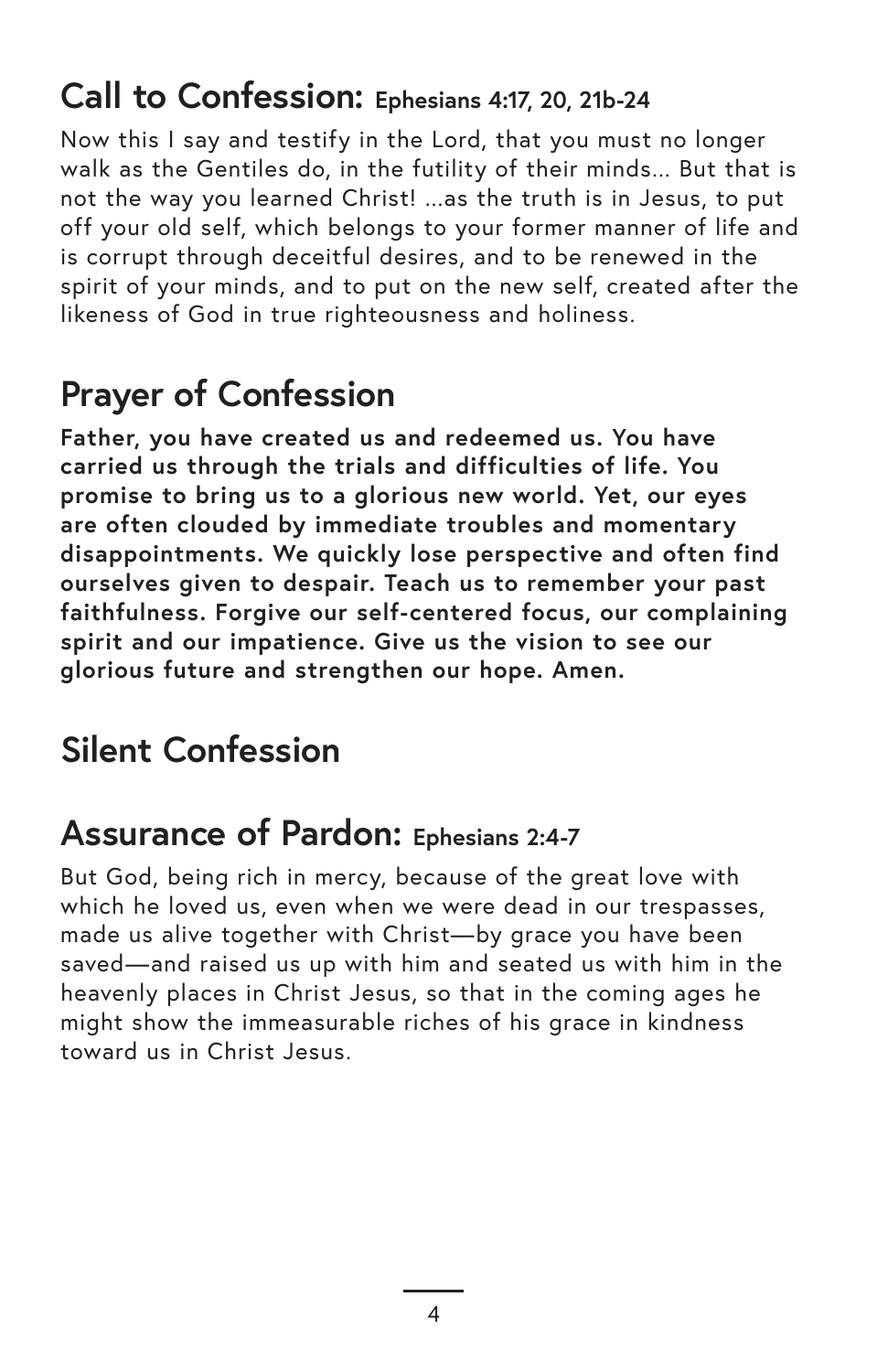# **Song of Renewal**

**Psalm 126**  *(Words & Music: Isaac Wardell 2012)*

Our mouths, they were filled, Filled with laughter; Our tongues, they were loosed, Loosed with joy. Restore us, O Lord! Restore us, O Lord!

> *Although we are weeping, Lord help us keep sowing The seeds of Your Kingdom For the day You will reap them. Your sheaves we will carry; Lord, please do not tarry! All those who sow weeping Will go out with songs of joy.*

The nations will say "He has done great things!" The nations will sing Songs of joy. Restore us, O Lord! Restore us, O Lord!

## **Corporate & Pastoral Prayer**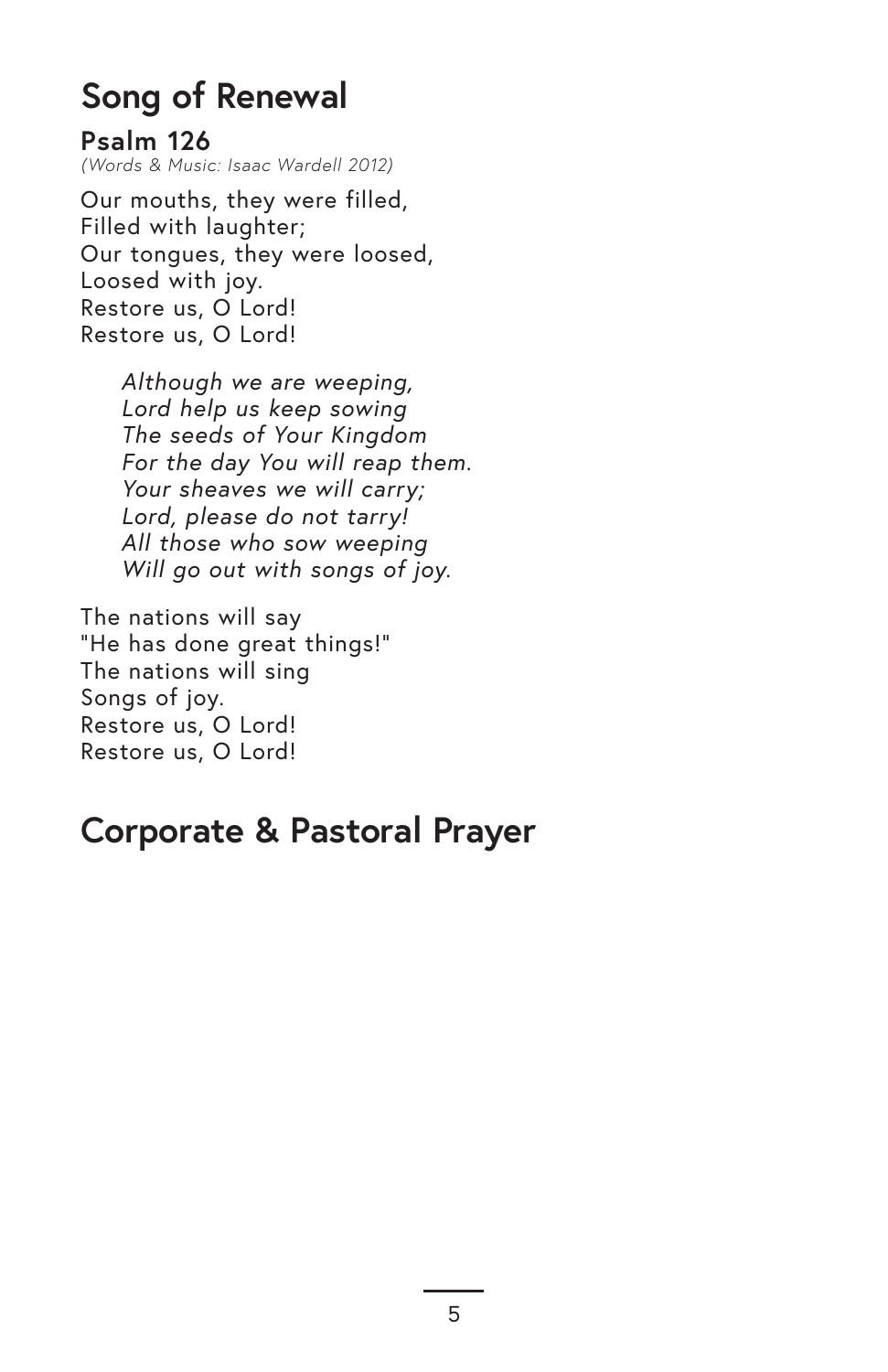#### **Sermon: 1 Peter 4:1-11**

**"Living in the Present"** - Reverend Nameun Cho

 $\bigcap$  ince therefore Christ suffered in the flesh, arm yourselves with  $\bigcup$  the same way of thinking, for whoever has suffered in the flesh has ceased from sin, <sup>2</sup>so as to live for the rest of the time in the flesh no longer for human passions but for the will of God. 3 For the time that is past suffices for doing what the Gentiles want to do, living in sensuality, passions, drunkenness, orgies, drinking parties, and lawless idolatry. 4 With respect to this they are surprised when you do not join them in the same flood of debauchery, and they malign you; 5 but they will give account to him who is ready to judge the living and the dead. 6 For this is why the gospel was preached even to those who are dead, that though judged in the flesh the way people are, they might live in the spirit the way God does.

7 The end of all things is at hand; therefore be self-controlled and sober-minded for the sake of your prayers. 8 Above all, keep loving one another earnestly, since love covers a multitude of sins. 9 Show hospitality to one another without grumbling. 10As each has received a gift, use it to serve one another, as good stewards of God's varied grace: 11whoever speaks, as one who speaks oracles of God; whoever serves, as one who serves by the strength that God supplies—in order that in everything God may be glorified through Jesus Christ. To him belong glory and dominion forever and ever. Amen.

Leader This is the Word of the Lord.

**People Thanks be to God.**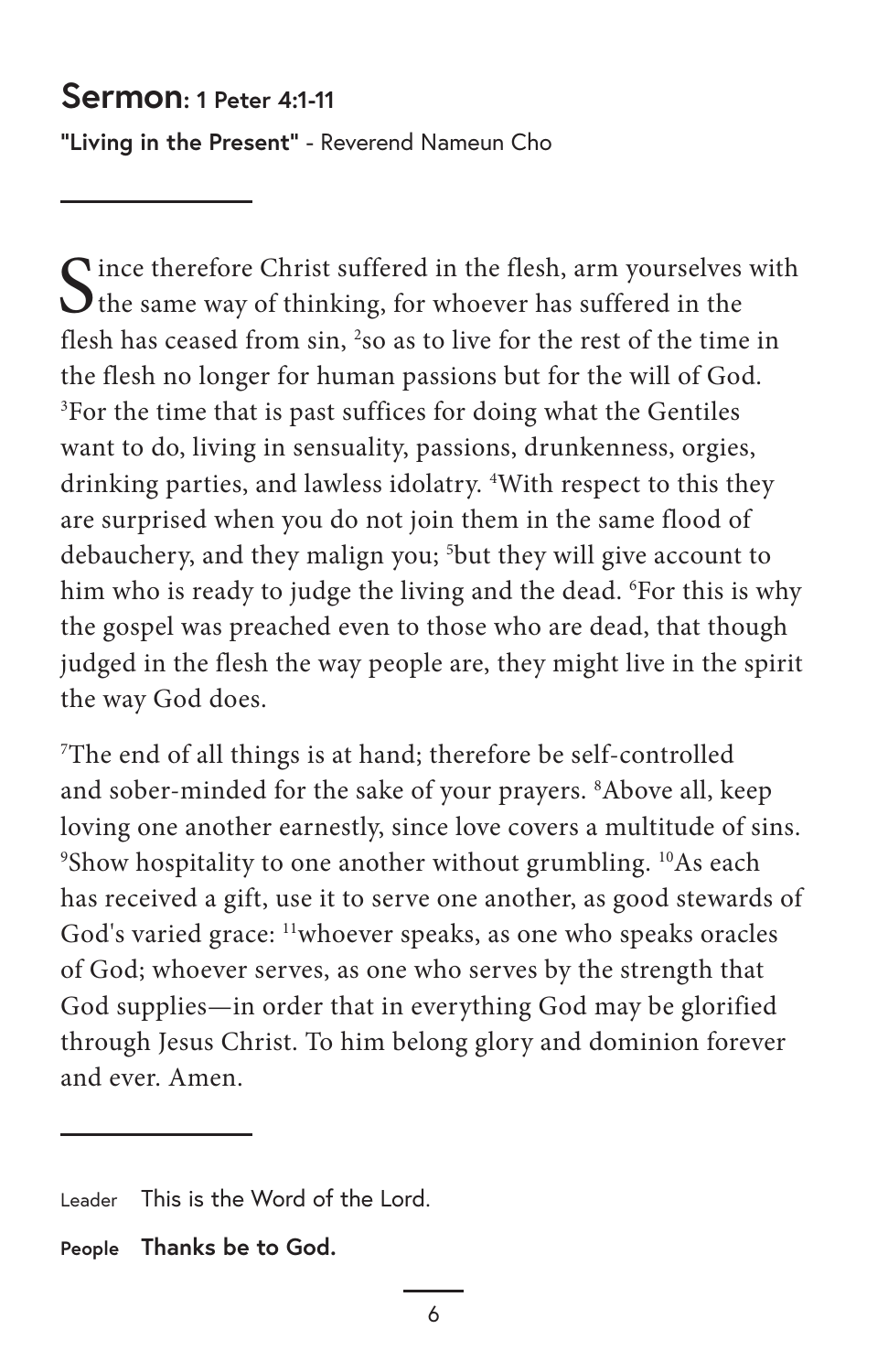# **Additional Scripture**

Romans 13:11-12 / Besides this you know the time, that the hour has come for you to wake from sleep. For salvation is nearer to us now than when we first believed. The night is far gone; the day is at hand. So then let us cast off the works of darkness and put on the armor of light.

2 Corinthians 5:17 / Therefore, if anyone is in Christ, he is a new creation. The old has passed away; behold, the new has come.

2 Corinthians 5:21 / For our sake he made him to be sin who knew no sin, so that in him we might become the righteousness of God.

Philippians 4:4-7 / Rejoice in the Lord always; again I will say, rejoice. Let your reasonableness be known to everyone. The Lord is at hand; do not be anxious about anything, but in everything by prayer and supplication with thanksgiving let your requests be made known to God. And the peace of God, which surpasses all understanding, will guard your hearts and your minds in Christ Jesus.

James 5:8 / You also, be patient. Establish your hearts, for the coming of the Lord is at hand.